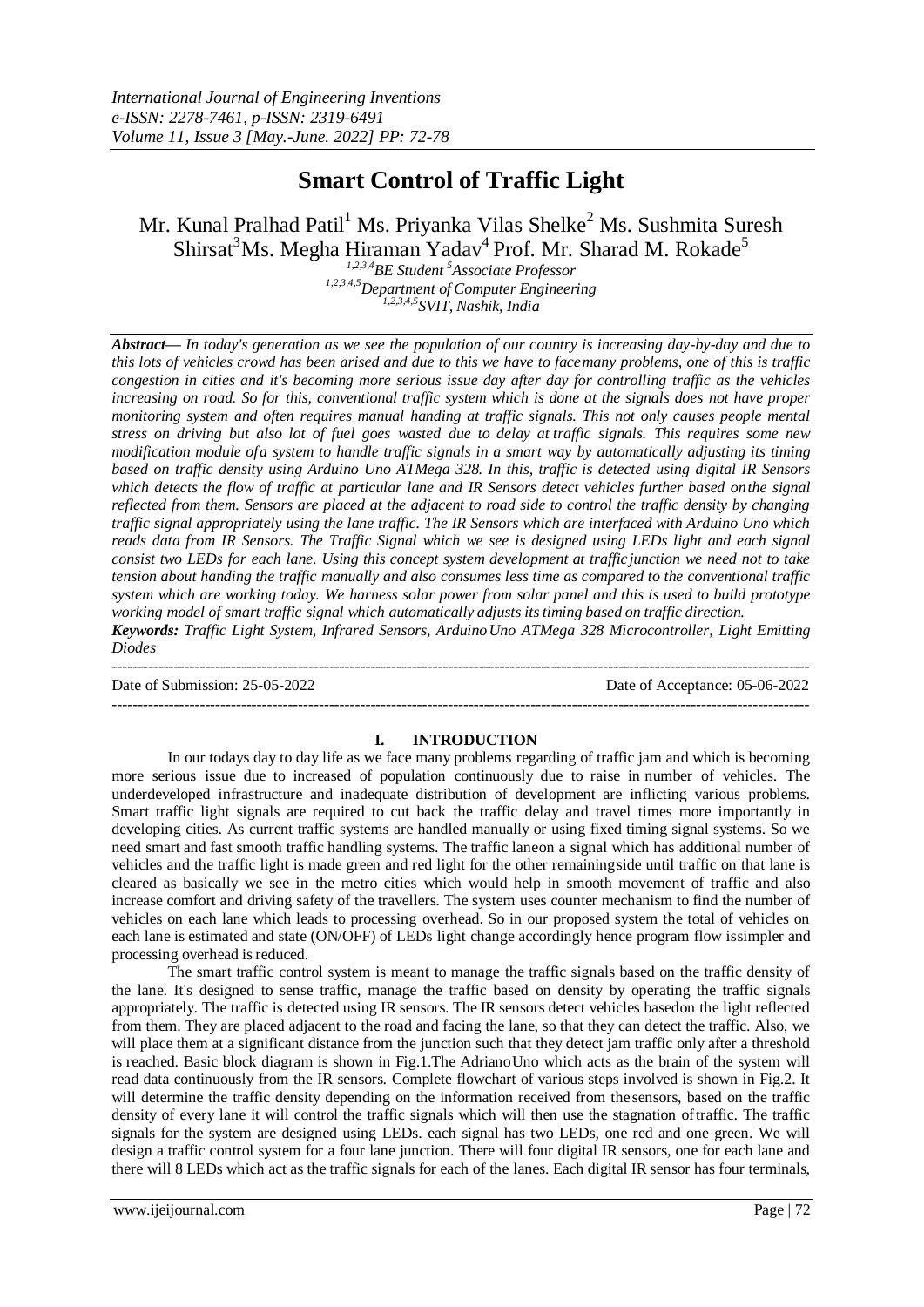the digital outpins of the sensors ar connected to the digital pins 8-11 of the arduino uno. These will be used to read data from the IR sensors. The analog pins are left unconnected. Whereas the Vcc and ground pins are connected to the power supply. The cathode pins of all the LEDs are connected to the common ground of the traffic control system. The anodes of the LEDs are used to send the signal and switch them ON/OFF. The anodes of all the LEDs are connected to digital pins 0-7 of the Arduino Uno which is essentially the port D of the board. The projected smart density based traffic light system resolves this problem by utilizing IR sensors. The proposed smart density based traffic light system handles the issues in very efficient way. The rest of the paper is arranged in following manner – section 2 describes the problems in the conventional traffic handling systems. Section three describes the proposed design and methodology, section four provides the results and sectionfive concludes the paper.

#### **II. LITERATURE REVIEW**

In the last few years, a large number of researches have been done to reduce problems regarding these jams. For example, a traffic light with microcontroller, ultrasonic sensor, automatic switch, manual controller switch, circuit anddisplayer which were functioning to handle all the system process, figure out jammed level in traffic, switch between manual and auto mode, control traffic light manually, make sure process happened and display the wanted output, respectively was created [5]. In 2014, a traffic light controlling system using microcontroller and light emitting diode (LED) was introduced by Ganiyu R. The microcontroller job is to receive a logic one instruction indicating that a switch, in this case a pressure switch sensed a weight of a car which passed on it. Each time microcontroller received logic one, time will be added to another 15 seconds and eventually trigger LED to light on at 15 seconds delay in that particular lane or traffic light.

Jianhua Guo et al [7] introduced a new method for area-wide traffic signal timing optimization under user equilibrium traffic. The optimization model was formulated asa multi-dimensional search problem aimed to achieve minimized product of the total travel time associated with urban street network and the variance of travel time for unit distance of travel. A genetic algorithm was developed to derive the model solution. A simulation control protocol embedded in PARAMICS software tool capable of conducting area-wide micro simulation is adopted to design the logic frame and function module of the area-wide traffic signal control system. His results shown that mobility improvements are achieved after applying the proposed model along with the genetic algorithm for area-wide signal timing optimization, assessed by extended capacity ratio, and reductions in through and turning movement delays, as well as average and variance of travel time for unit distance of travel.

Gustav Nilsson \_ Giacomo Como [4] focused on a class of dynamic feedback traffic signal control policies that are based on a generalized proportional allocation rule. There results in a differential inclusion for which there prove existence and, in the special case of orthogonal phases, uniqueness of continuous solutions via a generalization of the reflection principle. Stability is then proved by interpreting the generalized proportional allocation controllers as minimizes of a certain entropy-like function that is then used as a Lyapunov function for the closed-loop system.The Real- time Driver Drowsiness Detection for Android Application Using Deep Neural Networks Techniques, 2018, Procedia Computer Science, Elsevier In this publication, an advanced approach is devised for real-time drowsiness detection. It is based on deploying a deep neural network toan Android application which achieves high accuracy. The most significant achievement of this work is the usage of lightweight model which is obtained from a heavy baseline model. The model achieves an accuracy of more than 80%.[3] Junchen Jin and Xiaoliang Ma [8] proposed a group-

based signal control approach capable of making decisions based on its understanding of traffic conditions at the intersection level. The control problem is formulated using a framework of stochastic optimal control for multi-agent system in which each signal group is modeled as an intelligent agent. The proposed system is designated to be compatible with the prevailing signal system. The parameters were off-line optimized using a genetic algorithm. Simulation results shown that the proposed adaptive group based control system outperforms the optimized GBVA control system mainly because of that's real-time adaptive learning capacity in response to the changes in traffic demand.

Nasser R. Sabar et al [11] controlled the movement of traffic on urban streets by determined the appropriate signal timing settings. Proposed algorithm was based on the

So-called memetic algorithm that combines the strengths of the genetic algorithm and local search in an adaptivemanner. In that used two important techniques for improvingthe performance of traditional memetic algorithms. First, a systematic neighborhood basedsimple descent algorithm was employed as a local search to effectively exploit the search space. Second, an indicator scheme was proposed to control the local search application based on the quality and diversityof the search process. The proposed algorithm was coded in the commercial microscopic traffic simulator, AIMSUN, and tested on two difference real world case studies in Brisbane, Australia, and Plock, Poland. The results demonstrated that the proposed algorithm was better than genetic algorithms and fixed-time settings, indicated that the proposed algorithm was an effective solution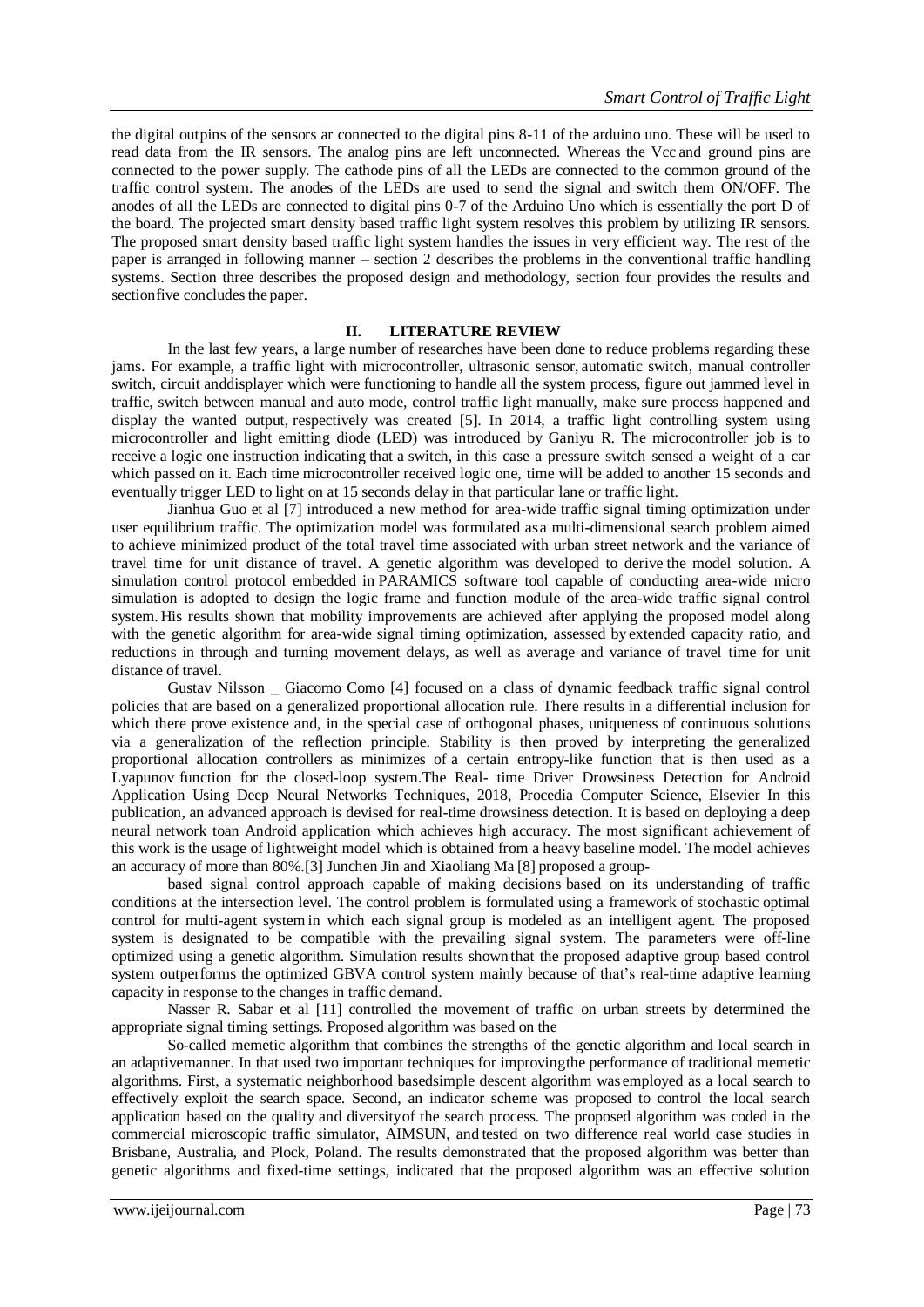method for traffic signal optimizationproblems.

Mohammad Aslani et al [9] utilized RL (Reinforcement learning) algorithms to design adaptive traffic signal controllers called actor-critic adaptive traffic signal controllers (A-CATs controllers). Worked done rested on the integration of three threads: (a) shows performance compared of both discrete and continuous A-CATs controllers in a trafficnetwork with recurred congestion (24- h traffic demand) in theupper downtown core of Tehran city,

(b) analysed the effects of different traffic disruptions included opportunistic pedestrians crossing, parking lane, non- recurring congestion, and different levels of sensor noise on the performance of A-CATS controllers, and (c) compared the performance of different function approximators (tile coding and radial basis function) on the learning of A-CATs controllers. First an agent based traffic simulation of the study area was carried out. Then six different scenarios are conducted to find the best A-CATs controller that was robust enough against different traffic disruptions. They observed that the A-CATs controller based on radial basis function networks(RBF (5)) outperforms others. They said that RBF

(5) was benchmarked against controllers of discrete state Qlearning, Bayesian Q-learning, fixed time and actuated controllers; and the results revealed that (RBF (5)) consistentlyoutperforms others.

Huajun Chai et al [5] captured the interaction betweentravellers' route choice and traffic signal control in a coherent framework. They tested their algorithm and control strategy bysimulation in OmNet++ (A network communication simulator)and SUMO (Simulation of Urban Mobility) under several scenarios. The simulation results shown that with the proposeddynamic routing, the overall travel cost significantly decreases.It was also shown that the proposed adaptive signal control reduced the average delay effectively, as well as reduced the fluctuation of the average speed within the whole network.

Ekinhan Eriskin et al [3] suggested a new method for designing traffic signal timing at oversaturated intersections was expressed "the elimination pairing system". An object function with vehicle delay and stopstart numbers has been generated. Total cost value has been calculated according to the object function. Obtained results were compared with Webster as a traditional traffic signal timing design method and Transyt 14 signal timing software. While Webster gives exaggerated results, Transyt 14 and Elimination Pairing Systems provided better results. As a result of that study, the elimination pairing system could be used for optimizing the traffic signal timings. The author Shailendra Tahilyani et.at. [16] developed a new lane bypass algorithm for route diversion given a result in smooth traffic flow on the urban road network. Genetic algorithms are utilizedfor the parameter optimization. Ishant Sharma and Dr. Pardeep

K. Gupta [6] proposed to replace existed traffic signals with a system that are monitored the traffic flow automatically in traffic signaland sensors are fixed in which so the time feed are made dynamic and automatic by processed the live detection.

Chandrasekhar.M et.al. [2] suggested a system thatimplement image processing algorithm in real time traffic light control which will control the traffic light efficiently. Ramteke Mahesh K. et.al. [12] proposed FPGA (Field Programmable Gate Array) controller based on Neuro-Fuzzy system thought provided effective solution for Traffic Control. It can used to minimize drawbacks of the conventional traffic controllers with the accuracy of provided variation in green cycle intervals basedon the heavy traffic loads that changed at every lane in a four leg intersection. Naren Athmaraman and Srivathsan Soundararajan [10] introduced an adaptive predictive signal control system that performed real time queue length estimation and employed an efficient signal coordination algorithm with APTTCA- based system. Pavan Kumar and Dr. M. Kamala kumara [17] studied adaptive traffic control systems with VANET, Focused on reliable traffic prediction approaches and various types of adaptive traffic control algorithms also proposed a mobile crowd sensing technology to support dynamic route choices for drivers to avoid congestion. Suggested crowd sourcing can be one of the best options for Adaptive traffic control system for India. Prof. Jayesh Juremalani and Dr. Krupesh A. Chauhan [18] author describedvarious soft computing techniques to tackle traffic controlsystem. Which are fuzzy approaches, neural network and genetic algorithms, ant colony algorithm, particle swarm optimization, simulation model.

#### **III. PROBLEM STATEMENT**

Many of the times people have to wait for a long time at traffic signals which occurs stress to the drivers which has no specific pattern that is followed, and the static signal timers pose a huge problem. This project is to develop a smart control of traffic light which aims to reduce chances of such scenarios by automatically detecting the lane traffic through IR Sensors which is fitted at the road side and after detecting the vehiclethe optimal green signal time based on the current traffic at the signal will ensure that the direction with more traffic is allotted a green signal for longer duration of time as compared to the direction with lesser traffic. This system can override the older system which cause unwanted delays, reducing congestion, accidents and fuel consumption which will help in controlling the air pollution.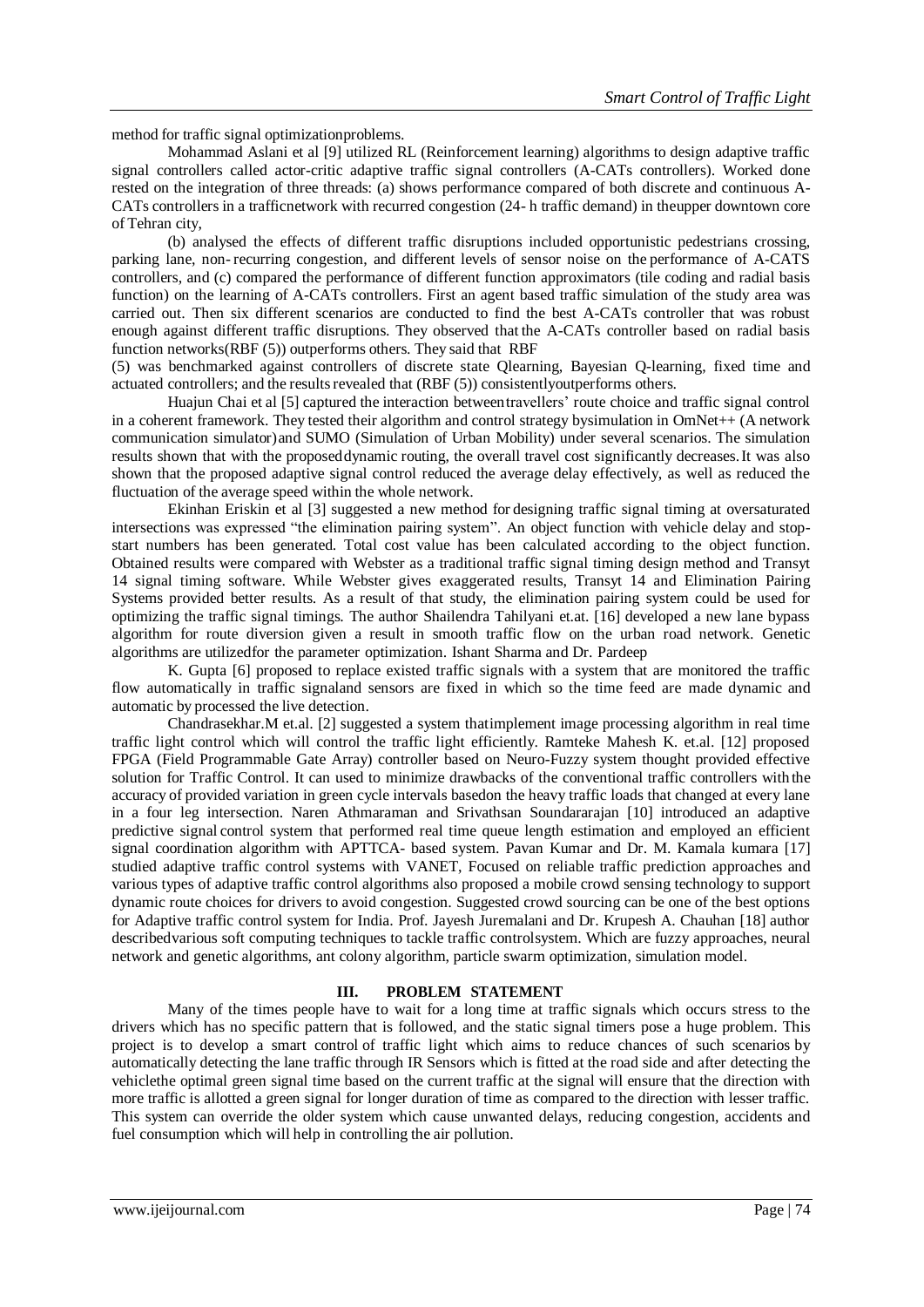OBJECTIVESThe objectives are as follows:

1) This project is design to control traffic light based on the

flow of traffic that can adapt to the current traffic situation.

- 2) In this, IR Sensors detect vehicles further based on the signal reflected from them.
- 3) Afterwards they are interfaced with Arduino Uno andit reads data from IR Sensor

4) Our proposed system aims to use IR Sensors at traffic signals for real-time traffic density calculation by detecting the vehicles at the signal and set the green time accordingly.

## **IV. METHODOLOGY**

## *A. A central control system:-*

The central control system acts as a base of a traffic control system. This system is integrated with traffic lights, signals, IR Sensors detectors. The Arduino Uno helps in passing IR Sensors message on an optimized information to control the functioning of the traffic lights and signals for thefree flow of traffic.

*B. Smart signal lights:*

Smart traffic lights and signals reduce the inefficiencies intraffic congestion and idle time at intersections. The intelligent lights can manage the lane and clear the traffic irrespective of the predefined timing system. *C.*

The IR Sensors updates information to the control systemabout the real-time traffic condition and the control system enacts this real-time information to clear the overcrowding traffic and helps in reducing air pollution.

# **V. APPROACH**

1) Approaches used to make traffic routing and light signal allocation decisions. For instance adaptive (learning)versus non-adaptive strategies; offline versus real time strategies; and hybrid strategies.

2) Number and types of parameters/variables (input and output) used. We review systems that use single variables(e.g. traffic quantity) and ones that use several variables (e.g. traffic quantity, past and present traffic data knowledge) to make traffic routing decisions.

3) Traffic data collection methods used (such as sensor types) and communication methods applied (such asmulti-hop or single-hop) to transmit collected data.

4) STCS that control traffic at an isolated junction or multiple intersection junction or both

## **VI. PROPOSED SYSTEM**

The traffic is sensed using digital IR sensors. The IR sensorsdetect vehicles based on the light reflected from them. They areplaced adjacent to the road and facing the lane, so that they can detect the traffic. Also, we will place them at a significant distance from the junction such that they detect traffic only after a threshold is reached. Basic block diagram shown in figure below. The Arduino Uno which acts as the brain of the system will read data continuously from the IR sensors. Complete flowchart of various steps involved is shown in figure below. It will determine the traffic density depending on the information received from the sensors, based on the traffic density of every lane it will control the traffic signals which will then use the stagnation of traffic. The traffic signals for the system are designed using LEDs. Each signal has two LEDs, one red and one green. We will design a traffic control system for a four lane junction. There will four digital IR sensors, one for each lane andthere will 8 LEDs which act as the traffic signals for each of thelanes.



#### Fig.1: Block Diagram

*A. System Architecture:*

The designed smart traffic light control system corresponds to a junction of 4 mono directional roads in the form of "+" as shown in Fig. 1. We aim in the first place to investigate the techn *Intelligent systems*; isting systems and seek the most

 $\mathbf{h}_{\mathbf{b}}$ appropriate employed devices. We try also to test the proposed

integrated design as architecture, hardware, and software. Next step will be an extension of the suggested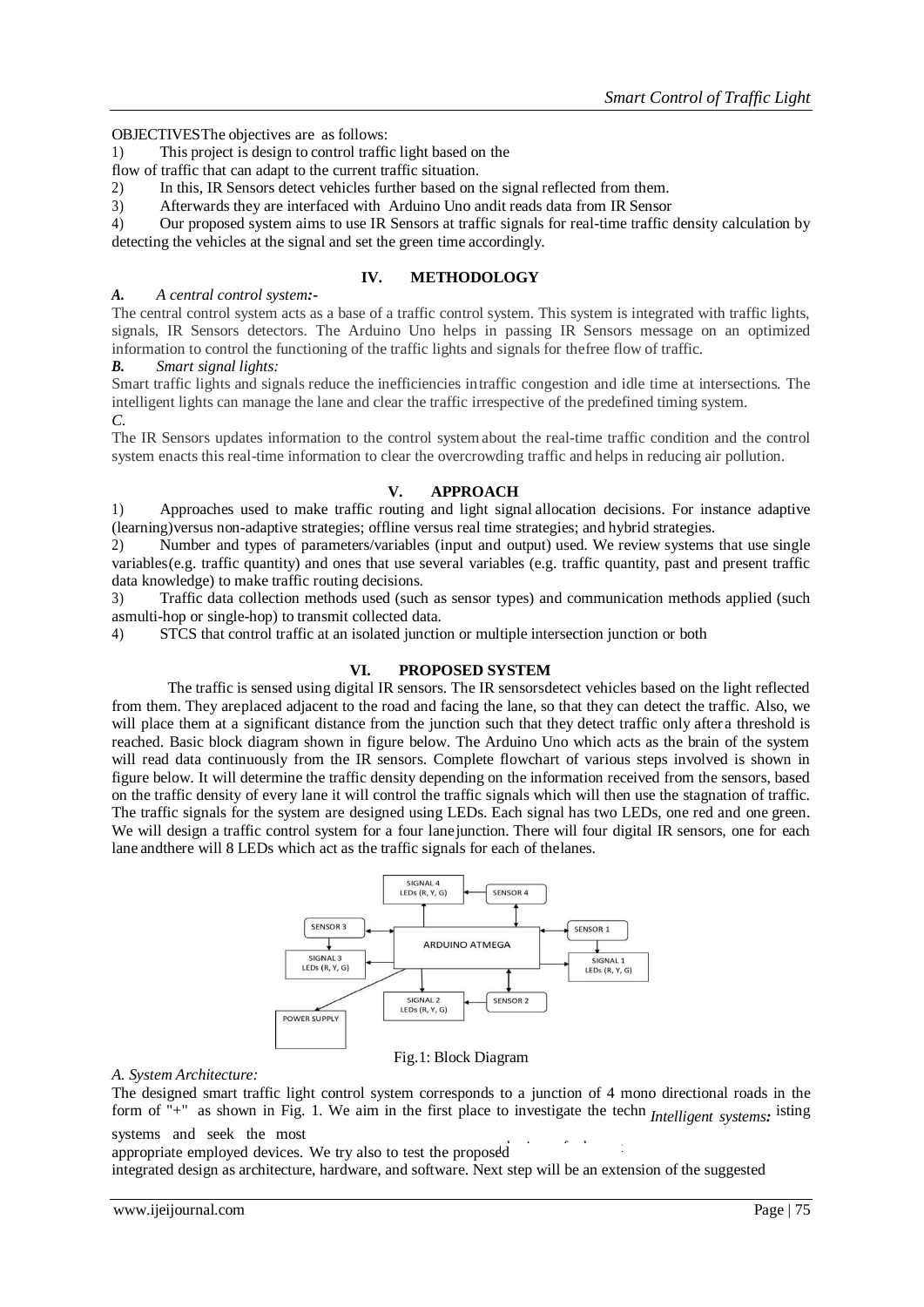

Fig.2: System Architecture

traffic light system to a bidirectional "+" junctionwith various routing configurations. Our research target involves themanagement of traffic light systems for multiple adjacent bidirectional roads.

## **VII. MODULE**

Our system uses an algorithm to analyze flow of traffic. Our developed system consists of 3 modules, which are Proposed System, Vehicle Detection & Signal Switching

1) Proposed Module: Our proposed system will detect vehicles using IR Sensors at traffic signals for realtimetraffic density calculation for easy flow of traffic. We areusing IR Sensors for object detection in order to detect vehicles or any other obstacles. The scheduling algorithm will uses this traffic density and appropriately set the optimal green signal time for each signal, and updates the red signal times of the other signals by the lane traffic.

2) Vehicle Detection Module: The IR sensors detect vehicles based on the vehicles crowd from particular lane. It is placed adjacent to the road so that it can detectproperly the traffic status. Also, we will place them at a significant distance from the junction such that they detect stagnant traffic only after a particular count is reached. Basic block diagram is shown in Fig.1.The Arduino Uno which acts as like the brain of the system will read data continuously from the IR sensors.

3) Signal Switching Module : The working process of traffic signals for the system is designed using LEDs light. Each signal has two LEDs, one is red and another one is green. As we had design a traffic controlsystem for a four lane junction in which four digital IRsensors are present, one for each lane and there will 8 LEDs which act as the traffic signals for each of the lanes. Each digital IR sensor has four terminals, the digital out pins of the sensors ar connected to the digital pins 8-11 of the arduino Uno. And afterwards it reads data from the IR sensors. It sets the green signal timer according to traffic density returned by vehicle detection module. It updates the red signal according to otherslane.

## ALGORITHM'S

*A. Vehicle Counter Algorithm:-*

Assuming the objects detected by the IR Sensors to bevehicles, int counter  $= 0$ ; int hitObject = false; int val ;

Step 1: Read value from sensor (val). Sensor gives output 0if car is detected and 1 if no car is detected. Step 2: If val  $= 0$  hitObject = false then increment the counter and set hitObject = true. else if val  $= 1$  $hitObject = true$ then set hitObject =false. Step 3: Go to step 1. *B.* Traffic Control Algorithm:- No. of sensors  $= 8$  and are denoted by S1, S2, S3, S4, S5, S6, S7, S8 No. of cars in Lane  $1 (N1) = S1 - S2$  No. of cars in Lane  $2 (N2) = S3 - S4$  No. of cars in Lane  $3 (N3) = S5 - S6$ No. of cars in Lane  $4 (N4) = S7 - S8$  $Li = (L1, L2, L3, L4), Ni = (N1, N2, N3, N4), Ti = (T1, T2, T3, T4)$ Step 1: Start Step 2: Sensors will read the no. of vehicles on each lane (i.e.

L1, L2, L3, L4)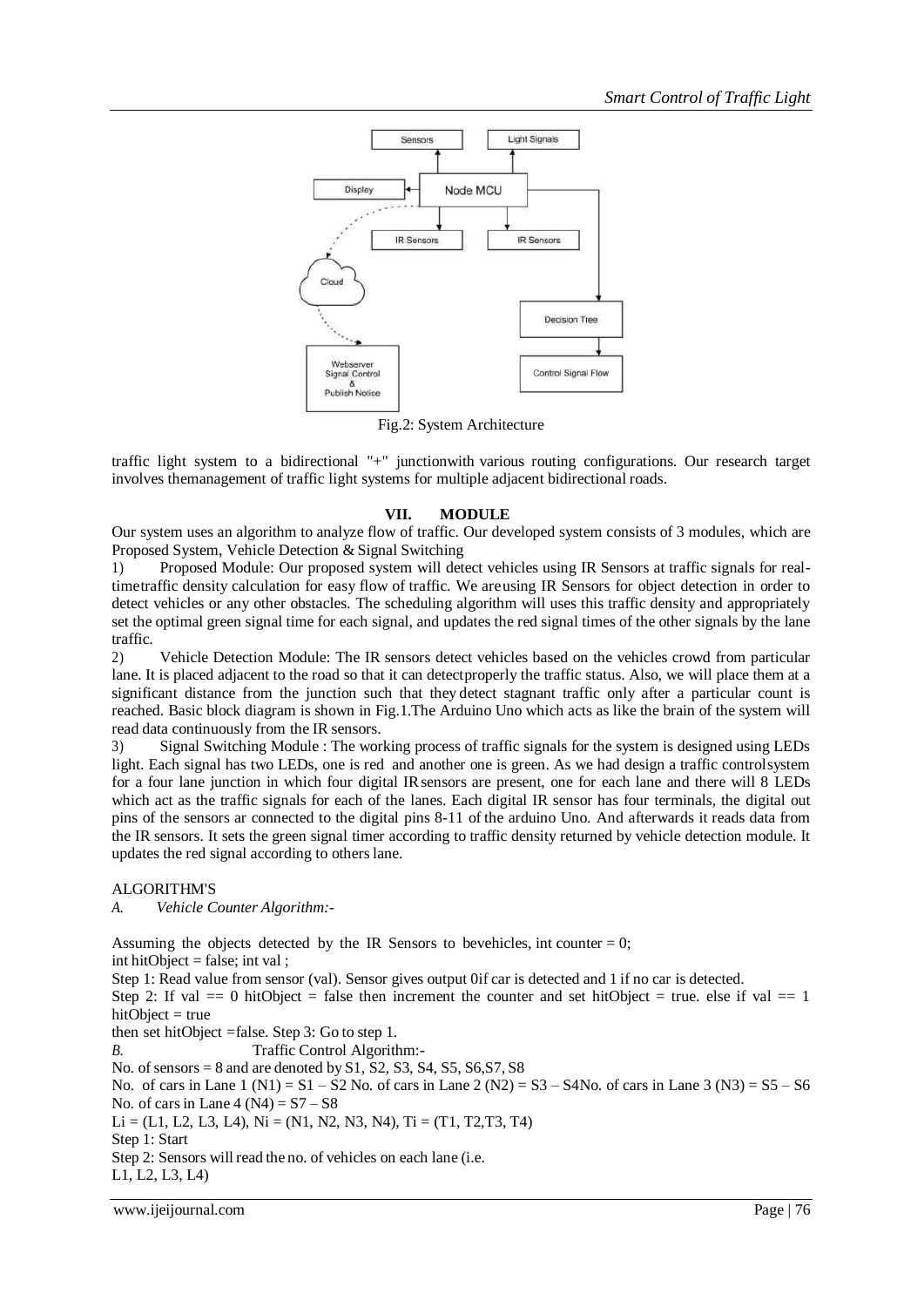Step 3: if (Vehicle Count < Threshold)

Then status = Normal traffic. Turn on the green signal for allthe lanes one after another in a sequential manner (L1-L2-L3- L4). When signal is green for one lane,the others will remain red.

Step 4: else status = congestion.

Step 5: COMPARE (N1, N2, N3, N4), Select the highest of the four (say Ni), turn on green signal for that lane (say Li) for time (Ti). When time Ti ends, turn on the red signal.

Step 6: COMPARE (N2, N3, N4), Select the highest of the three (say Ni), turn on green signal for

that lane (say Li) for time (Ti). When time Ti ends, turn on the red signal.

Step 7: COMPARE (N3, N4), Select the highest of the two (say Ni), turn on green signal for that lane (say Li) for time (Ti).When time Ti ends, turn on the red signal.

Step 8: The last remaining lane automatically gets selected and it is given the green signal for time Ti. Step 9: Jump to Step 3.